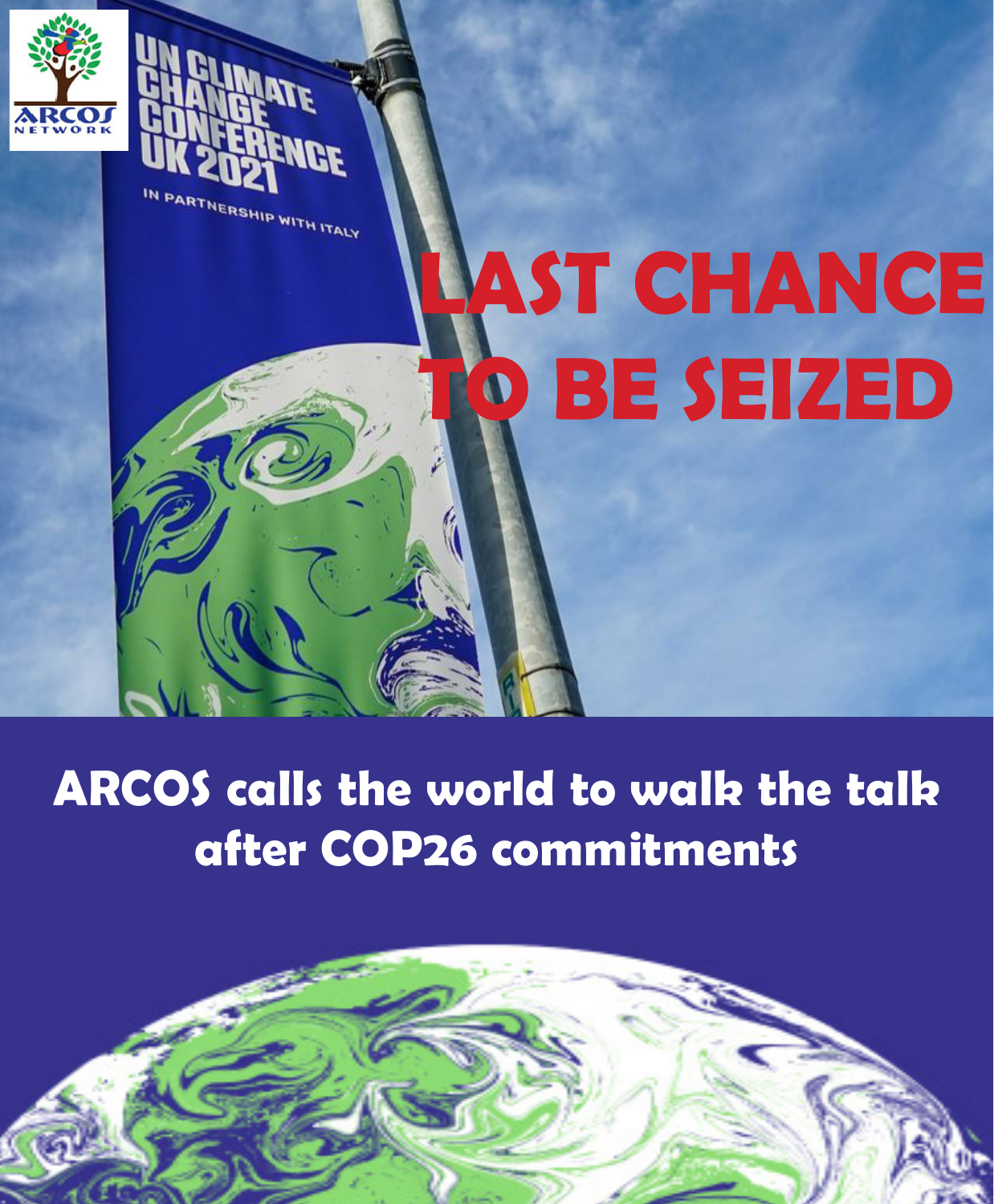### **COP26 Overview**

The UN Climate Change Conference took place between 31st October to 12<sup>th</sup> November 2021 in Glasgow, UK. This conference came about in the midst of a global pandemic, and escalating climate and biodiversity emergencies. Around the world, disasters are striking anytime as effects of climate change. On one side of the coin the world is facing such catastrophes, on the other one, there are good deals of work in tackling climate change impacts and biodiversity loss. However, regardless of these initiatives dealing with the above-mentioned climate issues, the world is not joining hands so fast to overcome climate change impacts.

It is important to recall that COP26 had the following mission: Secure global net zero by mid-century and keep 1.5 °C within reach, adapt to protect communities and natural habitats, mobilize finance, and work together to deliver.

### **Statement by Dr Sam Kanyamibwa, ARCOS Executive Director**

"On 13th November 2021, the UN climate change conference was concluded. This occasion marked a critical turning point in global politics as adjudged decisions are going to set the global agenda on climate change for the next decade. ARCOS salutes the great work done by heads of states and governments as well as other parties who have been making efforts to keep cutting emissions until they reach net zero by mid-century.

"At the end of COP26, 151 countries had submitted new Nationally Determined Contributions(NDCs) to phase out their emissions by 2030. To keep the goal of limiting temperature rise to 1.5°C within reach, the world needs to seize this one last chance to cut "global emissions in half by the end of this

## *"*

*The COP26 had the following mission: Secure global net zero by mid-century and keep 1.5°C within reach, adapt to protect communities and natural habitats, mobilize finance, work together to deliver.*

 *"*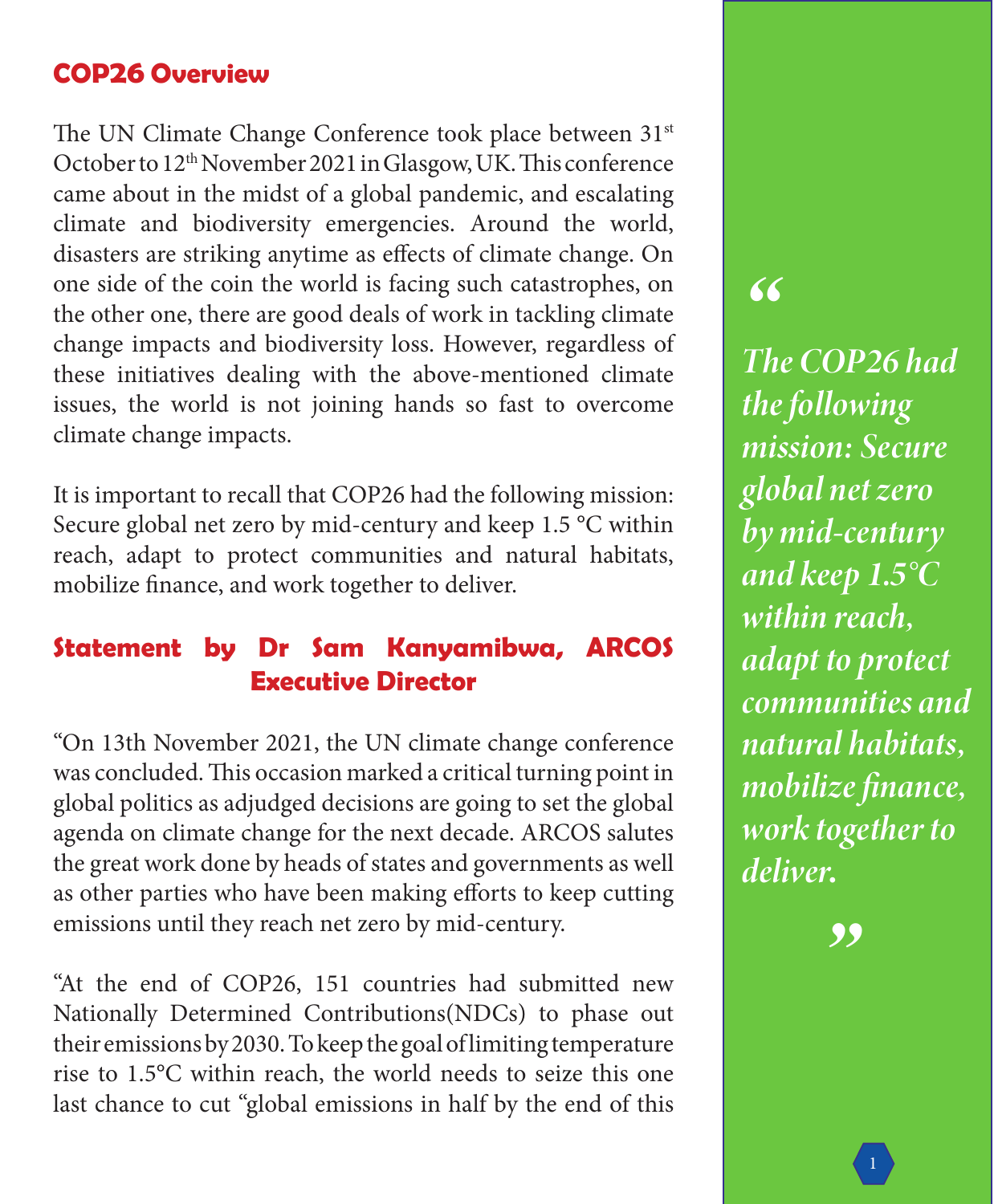decade. The UN's Emissions Gap Report "2021 shows that new national climate pledges combined with other mitigation measures put the world on track for a global temperature rise of 2.7°C by the end of the century. This is better than what was projected before the Paris Agreement, 4 degrees but still the world can do better.

#### Keeping 1.5°C alive

"The main aim of the COP26 was to put the world on a pathway to limit warming to 1.5°C above preindustrial levels. The outcomes of the COP acknowledge that the impacts of climate change will be much lower at the temperature increase of 1.5°C compared with 2°C. The COP recognize that there is a need also to reduce emissions 45% by 2030 from 2010 levels to keep the rise below 1.5 °C. Nevertheless, it does not indicate commitments to achieving the reductions, there is just an attempt to support this.

"ARCOS appeals to the parties of the next COP for establishing ambitious targets and commitments for emissions reduction consistent with a 1.5 °C pathway focusing on zero carbon emissions.

#### Climate Finance

"The developed countries are expected to meet the \$100 billion climate finance goal to support developing countries by 2023. However, COP26 did not see serious commitments from the developed countries to reach this goal. This undermines adaptation and "mitigation efforts hence posing a huge threat to the most vulnerable who are highly affected by climate change effects. The developed countries need to commit sufficient resources to support the developing "countries to

# *"*

*ARCOS appeals to the parties of the next COP for establishing ambitious targets and commitments for emissions reduction consistent with a 1.5 °C pathway focusing on zero carbon emissions.*

 *"*